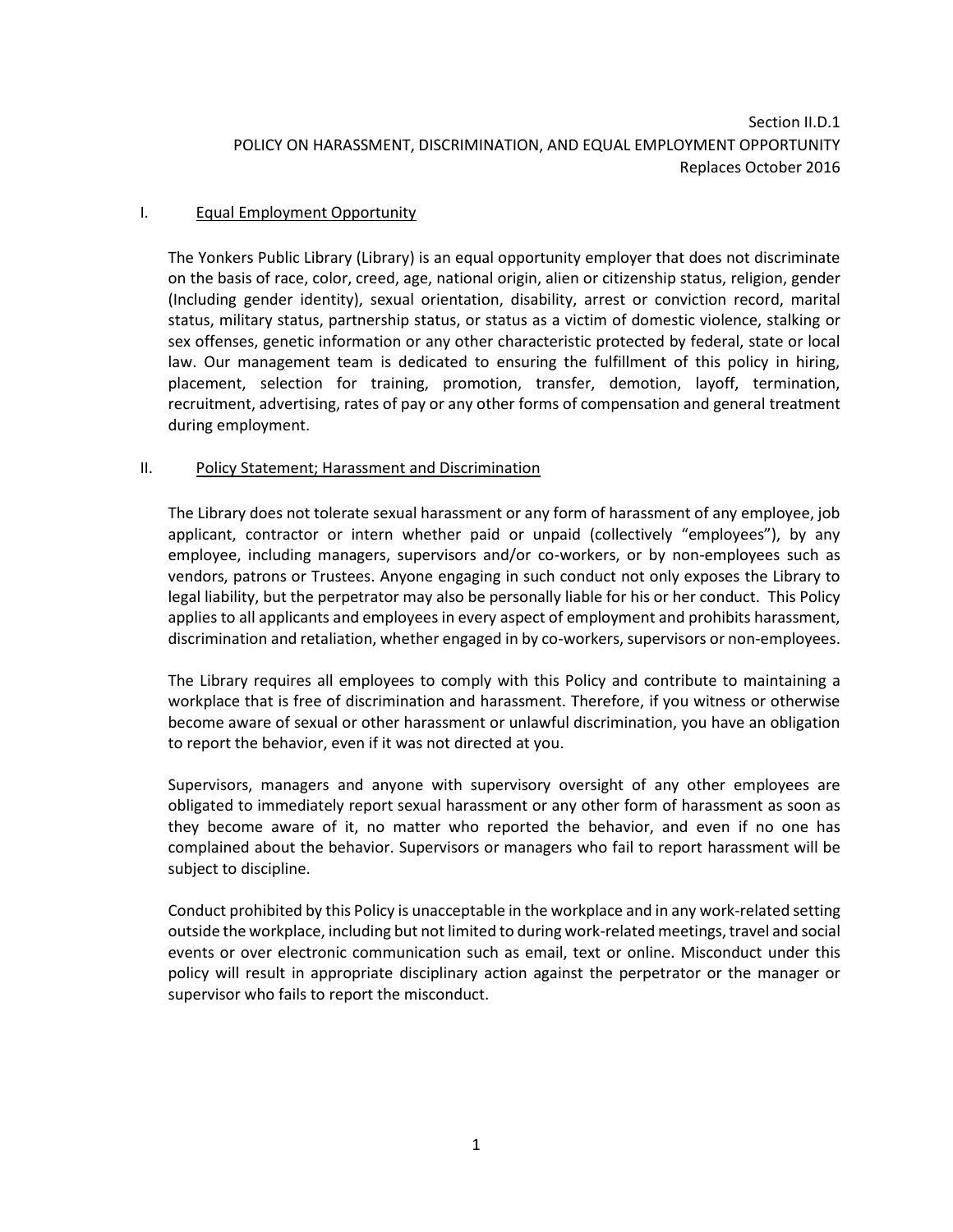### III. Prohibition of Sexual Harassment

Sexual harassment is defined as unwelcome sexual advances, requests for sexual favors, and other verbal or physical conduct based on gender or of a sexual nature, when:

- $\bullet$ Submission to such conduct or communication is either explicitly or implicitly made a term or condition of an individual's employment (quid pro quo); or
- $\bullet$ Submission to or rejection of such conduct or communication by an individual is used as a basis for employment decisions affecting such individual (quid pro quo); or
- $\bullet$ Such conduct or communication has the purpose or effect of unreasonably interfering with an individual's work performance or creates and/or perpetuates an intimidating, hostile, or offensive work environment (hostile work environment).

Sexual Harassment is unlawful gender discrimination under federal, state and local laws.

Sexual harassment may be based on a person's gender, sexual orientation, or gender identity or expression. Sexual harassment may include a range of subtle and not-so-subtle behaviors and may involve individuals of the same or different genders.

Some examples of sexual harassment that violate the Library policy include:

- Unwelcome touching, such as rubbing or massaging someone's neck or shoulders, stroking someone's hair, or brushing against another's body.
- Sexually suggestive touching.
- Grabbing, groping, kissing, fondling.
- Violating someone's "personal space."
- Whistling in an inappropriate manner.
- Lewd, off-color, sexually oriented comments or jokes.
- Foul or obscene language.
- Leering, staring or stalking.
- Suggestive or sexually explicit posters, calendars, photographs, graffiti or cartoons.
- Unwanted or offensive letters or poems.
- Sitting or gesturing sexually.
- Offensive email, text messages, instant messages or voice-mail messages.
- Sexually-oriented or explicit remarks, including written or verbal references to sexual conduct, gossip regarding one's sex life, body, sexual activities, deficiencies or prowess.
- Questions or offering unsolicited information about one's sex life or experiences.
- Repeated requests for dates after having been turned down.
- Requests or suggestions of sexual favors in return for employment rewards, or threats if sexual favors are not provided.
- Sexual assault or rape.
- Excluding, undermining, demeaning, insulting, or denying resources to someone based on their gender, sexual orientation, or gender identity or expression.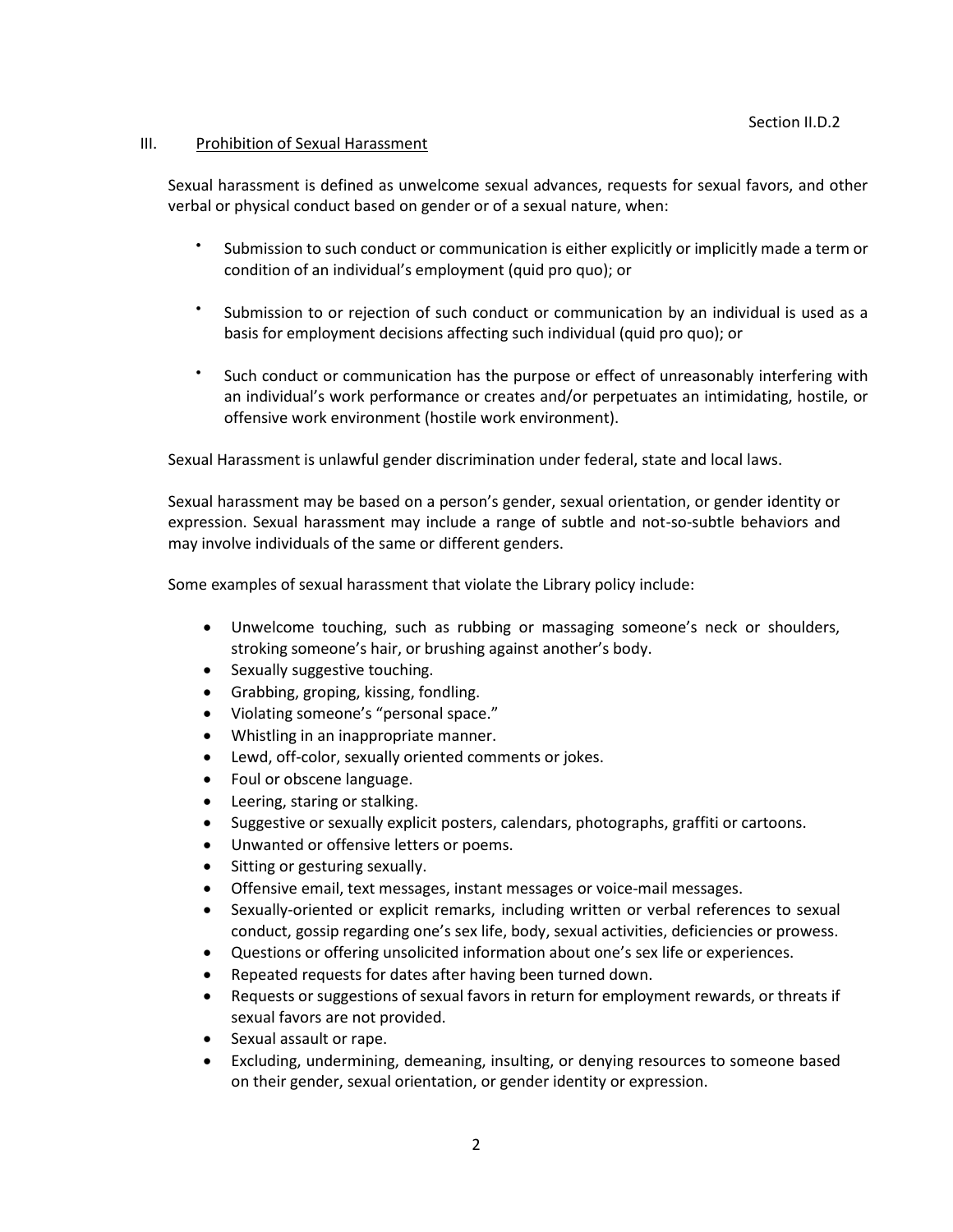Any other conduct or behavior deemed inappropriate under the circumstances by the Library.

## IV. Other Harassment Prohibited

Harassment or discrimination on the basis of any other characteristic protected by applicable law is also strictly prohibited. Under this Policy, harassment is verbal or physical conduct that denigrates or shows hostility or aversion, or results in adverse action against an individual because of his/her race, color, creed, age, national origin, alien or citizenship status, religion, gender (Including gender identity), sexual orientation, disability, arrest or conviction record, marital status, military status, partnership status, or status as a victim of domestic violence, stalking or sex offenses, genetic information or any other characteristic protected by federal, state or local law and that: (i) has the purpose or effect of creating an intimidating, hostile or offensive work environment; (ii) has the purpose or effect of unreasonably interfering with an individual's work performance; or (iii) otherwise adversely affects an individual's employment opportunities.

Some examples of harassment that violate the Library policy include:

- Verbal conduct such as racial or ethnic epithets, derogatory jokes, comments, slurs, invitations or comments related to a protected characteristic.
- Visual conduct such as racially derogatory posters, photography, e-mail, cartoons, drawings or gestures that are degrading because of a protected characteristic.
- Physical conduct such as assault, unwanted touching, blocking of normal movement or interference with one's work, where such conduct is directed at a person because of a protected characteristic.
- Cyber-harassment using electronic communication, including e-mail, instant messaging (IM), chat, or messages posted to a website, blog, social media platform or discussion group or any other form of electronic communication..

## V. Reporting Discrimination and Harassment

If you experience sexual harassment, gender discrimination, or any job-related discrimination or harassment based on your race, color, creed, age, national origin, alien or citizenship status, religion, gender (Including gender identity), sexual orientation, disability, arrest or conviction record, marital status, military status, partnership status, or status as a victim of domestic violence, stalking or sex offenses, genetic information or any other characteristic protected by federal, state or local law, or if you believe you have been treated in an unlawful, discriminatory and/or retaliatory manner, **you should promptly report the incident.** 

You may submit a verbal or written complaint. You may use the attached complaint form and submit it to the Director. You may also use this form to report harassment committed against someone else. If your complaint involves the Director, or you are otherwise uncomfortable reporting the matter to the Director, you should report the issue directly to the Deputy Director,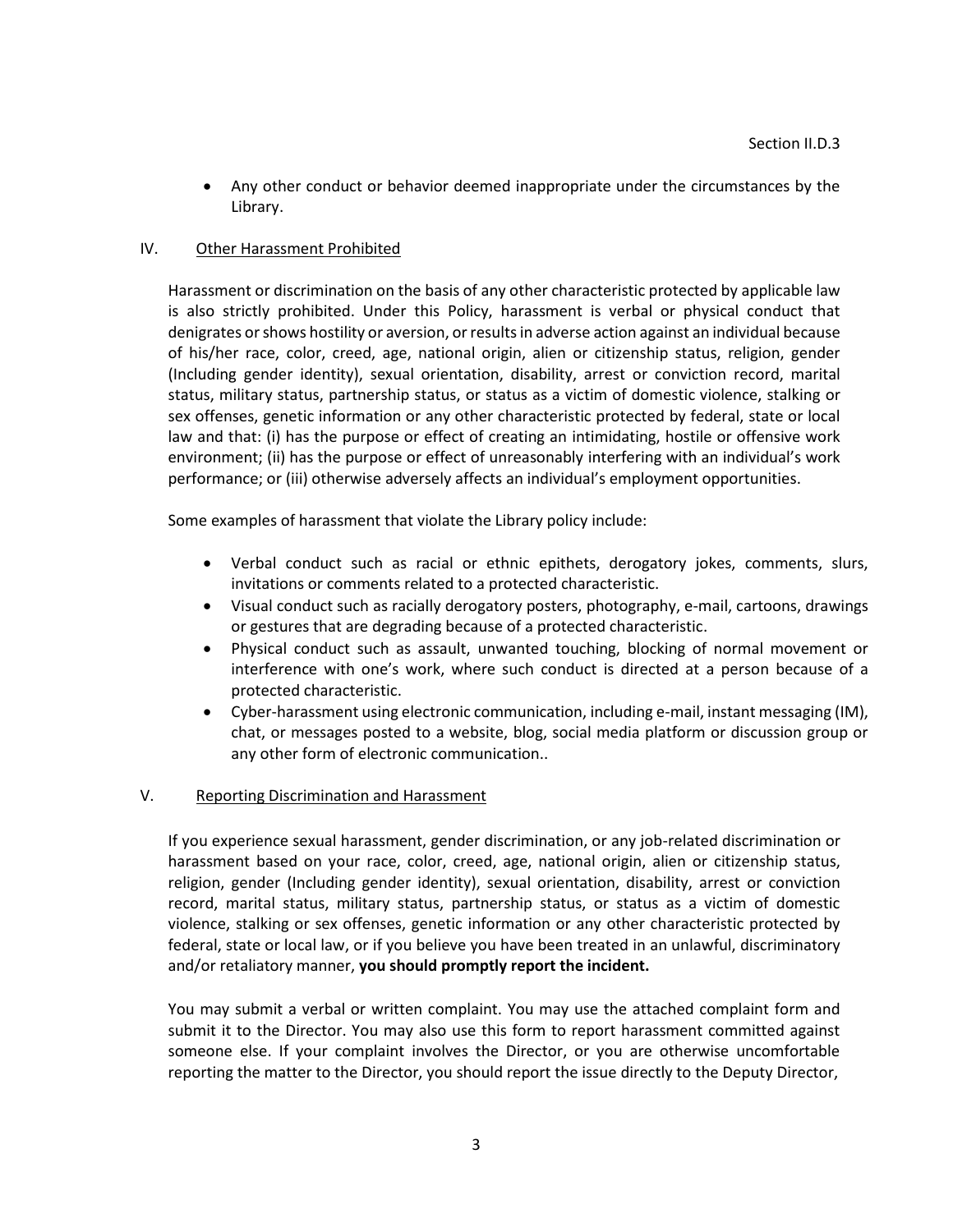your manager, supervisor or any other manager or supervisor. Any manager or supervisor who becomes aware that such discrimination, harassment, retaliation and/or other unlawful employment practice is taking place in the workplace is required to follow this reporting procedure immediately.

### VI. **Investigations**

The Library takes complaints of discrimination and harassment very seriously. Such behavior is not tolerated. Every report of perceived discrimination, harassment, and/or retaliation will be timely and fully investigated in a manner that ensures due process for all parties. Investigations will be conducted confidentially to the extent possible. Investigations may include speaking to the parties and witnesses and reviewing potentially relevant documents, emails, or other electronic communications. All employees, including managers and supervisors, are required to cooperate with and participate with any such investigation about which they may be able to provide relevant information. Refusal to cooperate may lead to discipline. Investigations will be completed as expeditiously as possible. The person(s) making the complaint and the person(s) against whom the complaint was made will be notified of the determination of the investigation. The person(s) making the complaint may also seek administrative or legal recourse as outlined below.

### VII. Retaliation is Prohibited

Retaliation is any adverse action that would reasonably prevent an employee from coming forward with a complaint about sexual harassment, harassment or discrimination. Adverse action does not have to be job related or occur in the workplace to be considered unlawful retaliation (for example, threats of physical violence outside of the workplace.) Retaliation is prohibited by this Policy and by local, state, and federal law. Retaliation against an individual for reporting or opposing harassment, discrimination, retaliation or other unlawful employment practice, or for testifying, supporting or participating in an investigation into such a claim, is a serious violation of this Policy and will not be tolerated.

Anyone who believes they have been subjected to retaliation, or who witnesses or otherwise becomes aware of retaliation should report it just as they would report discrimination or harassment.

Neither this Policy nor the law protects intentionally false claims of harassment or retaliation.

#### VIII. Appropriate Response and Disciplinary Action

Misconduct constituting harassment, sexual harassment, discrimination or retaliation will be dealt with promptly and appropriately. Response may include, for example, training, counseling, monitoring of the offender and/or disciplinary action consistent with the Library disciplinary policy, including termination of employment. These actions will be taken as the Library deems appropriate under the circumstances.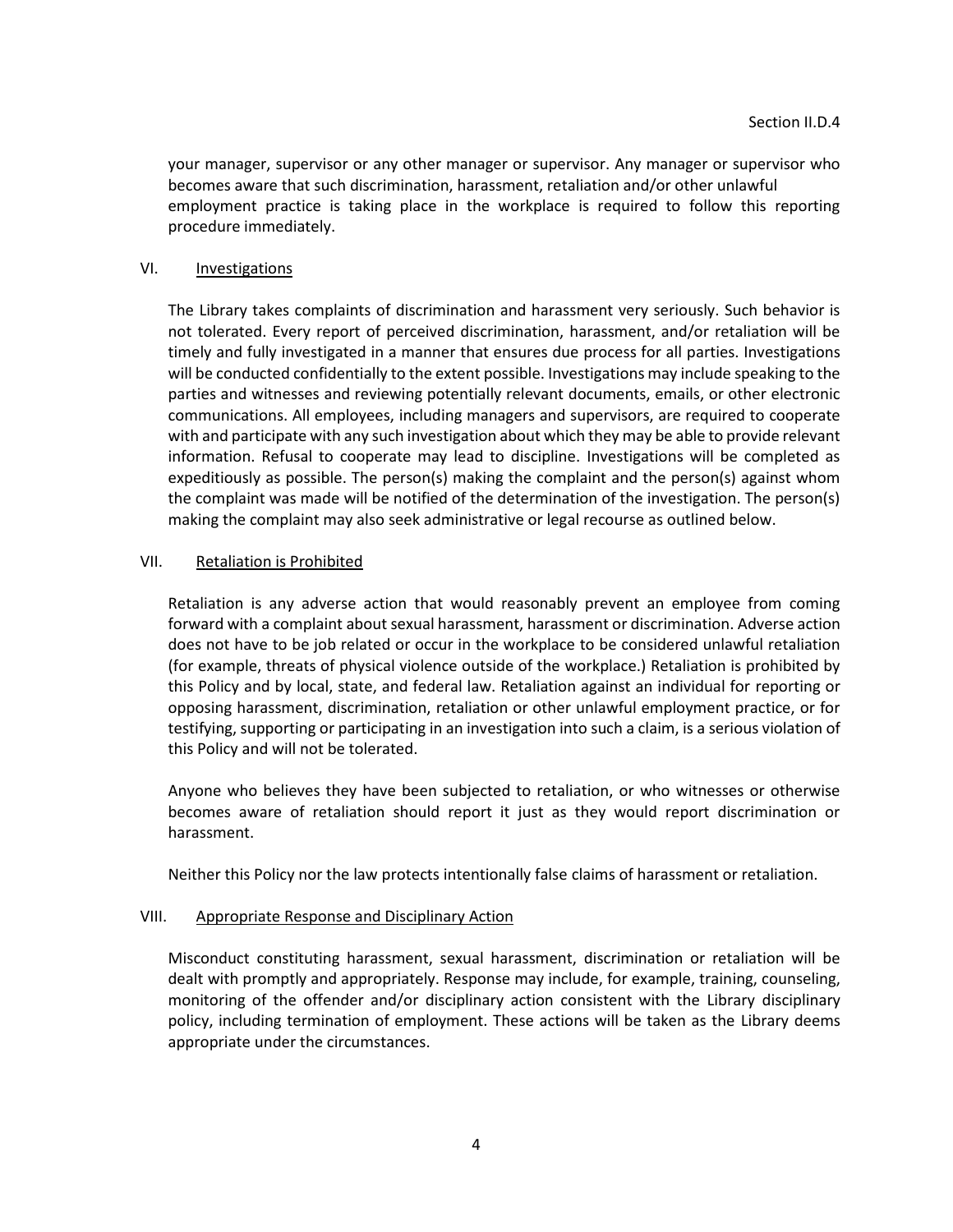#### IX. Other Resources

The United States Equal Employment Opportunity Commission ("EEOC") enforces federal antidiscrimination laws, including Title VII of the 1964 Federal Civil Rights Act (codified as 42 U.S.C. Section 2000e et seq.). An individual can file a complaint with the EEOC anytime within 300 days from the harassment. A complaint may be filed with the EEOC by calling 1-800-669-4000 or visiting eeoc.gov.

The New York State Human Rights Law ("HRL"), codified as N.Y. Executive Law, art. 15, § 290 et seq., applies to all employers in New York State with regard to sexual harassment, and protects employees, paid or unpaid interns and non-employees, regardless of immigration status. Complaints with the New York State Division of Human Rights ("DHR") may be filed any time within one year of the harassment. If an individual did not file at DHR, they can sue directly in state court under the HRL, within three years of the alleged sexual harassment. An individual may not file with DHR if they have already filed a HRL complaint in state court. Complaining internally to the Library does not extend your time to file with DHR or in court. The one year or three years is counted from date of the most recent incident of harassment. Individuals may also file a complaint with the New York State Division of Human Rights by calling 888-392-3644 or visiting dhr.ny.gov.

If you believe you have been subjected to unlawful conduct, you may also have the right to file a lawsuit in federal or state court.

If the harassment involves unwanted physical contact, coerced physical confinement, or coerced sex acts, the conduct may be a crime for which you may contact the local police department.

**Approved by the Board of Trustees at a meeting dated November 20, 2018.**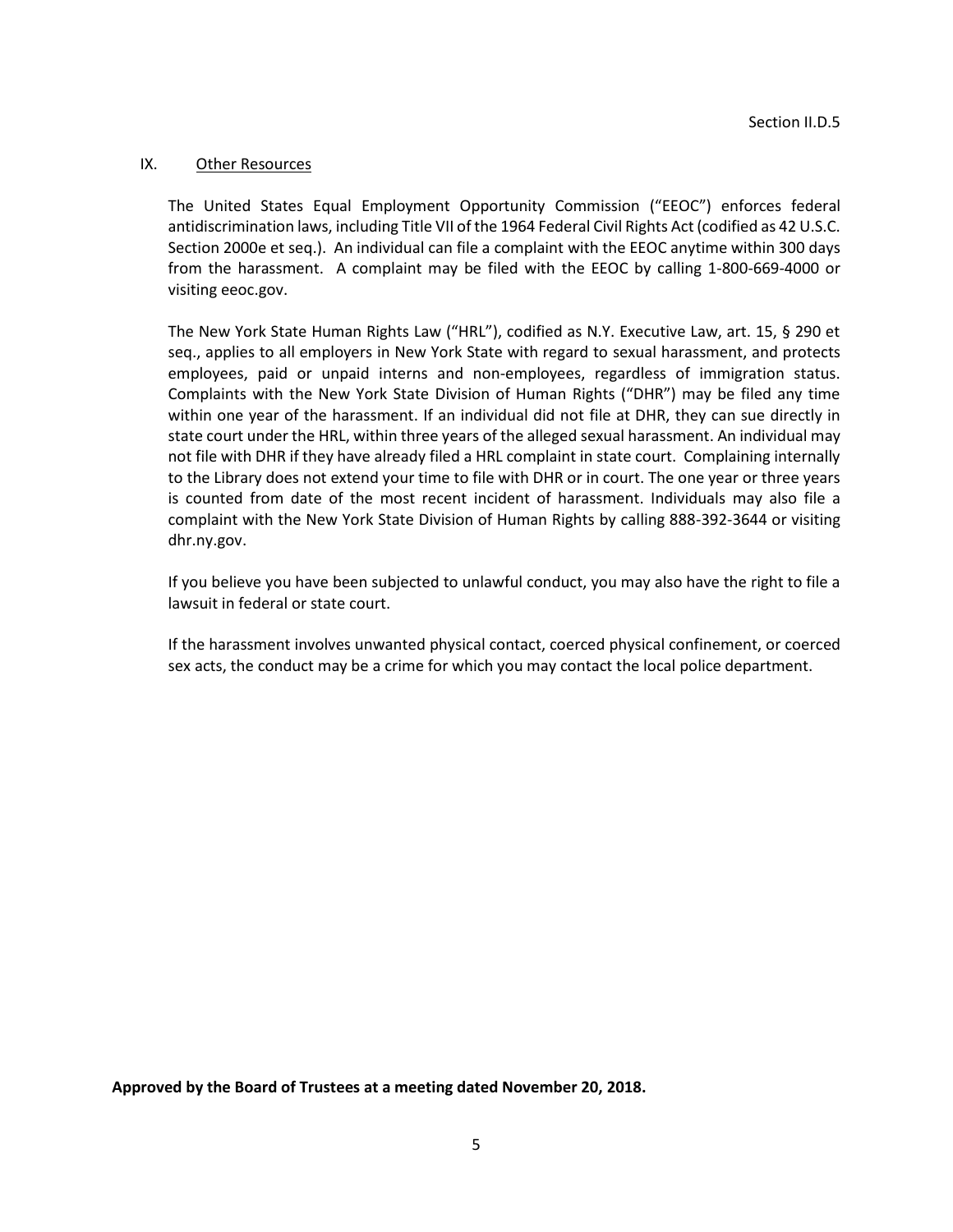

**Complaint Form for Reporting Sexual Harassment**

If you believe that you have been subjected to discrimination or harassment of any nature (including sexual harassment) prohibited by the Library's policies, including its Policy on Harassment, Discrimination, and Equal Employment Opportunity (the 'Policy"), or retaliatory conduct, you are encouraged to complete this Form and submit it to the Director. Once you submit this form, the Library will follow the Policy and investigate any claims.

If you are more comfortable reporting verbally or in another manner, the Library will still investigate the claim as outlined in the Policy.

### **RETALIATION PROHIBITED**

**COMPLAINANT INFORMATION**

The Library prohibits retaliation of any kind for filing a complaint or coming forward as a witness to discrimination, harassment or other misconduct. Anyone who believes they have been subjected to retaliation, or who witnesses or otherwise becomes aware of retaliation, should report it just as they would report discrimination or harassment.

| COMPLAINANT INFORMATION            |                                                                                                              |  |
|------------------------------------|--------------------------------------------------------------------------------------------------------------|--|
|                                    |                                                                                                              |  |
| Home Address:                      |                                                                                                              |  |
| Job Title: _______________________ |                                                                                                              |  |
|                                    | Select Preferred Communication Method: $\Box$ US Mail $\Box$ Email $\Box$ Phone $\Box$ Text $\Box$ In person |  |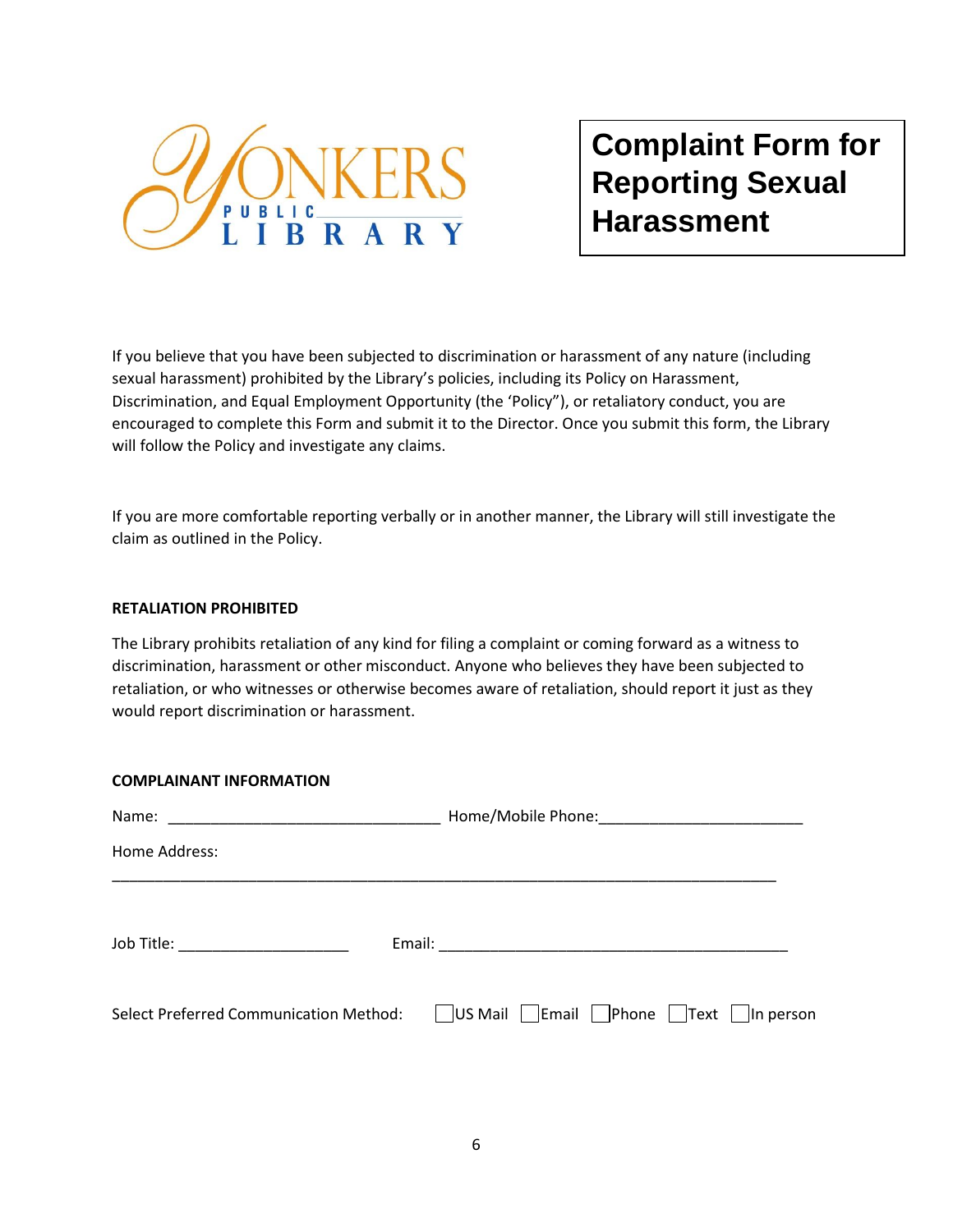## **SUPERVISORY INFORMATION**

| My Supervisor Sandy Supervisor Supervisor Supervisor Supervisor Supervisor Supervisor Supervisor Supervisor Supervisor Supervisor Supervisor Supervisor Supervisor Supervisor Supervisor Supervisor Supervisor Supervisor Supe<br><b>COMPLAINT INFORMATION</b>                     |                                                   |
|------------------------------------------------------------------------------------------------------------------------------------------------------------------------------------------------------------------------------------------------------------------------------------|---------------------------------------------------|
| 1. Your complaint of Discrimination/Harassment/Retaliation is made against:                                                                                                                                                                                                        |                                                   |
|                                                                                                                                                                                                                                                                                    |                                                   |
|                                                                                                                                                                                                                                                                                    |                                                   |
| Relationship to you:<br>Vendor                                                                                                                                                                                                                                                     | Supervisor Subordinate Co-Worker Volunteer Patron |
| Please describe the conduct or incident(s) that is the basis of this complaint and your reasons for<br>2.<br>concluding that the conduct is prohibited under the Library's policies. Use additional sheets of paper<br>if necessary and attach any relevant documents or evidence: |                                                   |
|                                                                                                                                                                                                                                                                                    |                                                   |
|                                                                                                                                                                                                                                                                                    |                                                   |
| Date(s) discrimination/harassment/retaliation occurred:<br>3.                                                                                                                                                                                                                      |                                                   |
| Is the behavior described above continuing?<br><b>IYes</b>                                                                                                                                                                                                                         | No                                                |